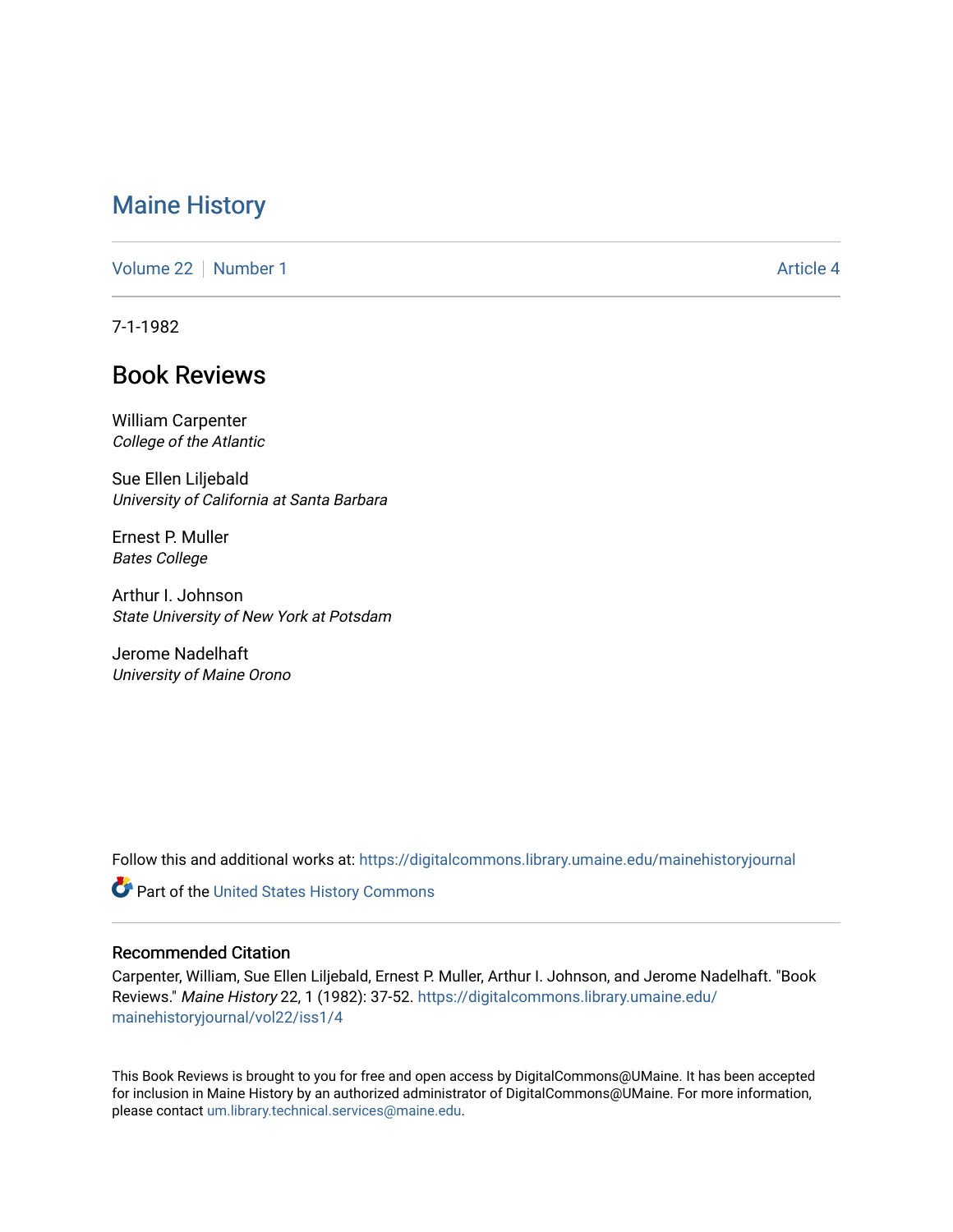### **BOOK REVIEWS**

*Joe Scott*, *the Woodsman-Songmaker.* By Edward D. Ives. (Urbana, 111.: University of Illinois Press, 1978. Pp. 473. Cloth. \$22.50.)

One winter afternoon early in 1982, I walked into Sandy Ives's crowded folklore lair on the Orono campus with a problem. I was directing a series of poetry readings for the Maine Humanities Council, and although we had plenty of Maine poets from which to read — Robinson, Millay, Lowell, Eberhart — they all represented a literary stratum quite distant from the flow of ordinary Maine life. We needed a balance, I told him, something that would reflect the poetic spirit of the Maine people, more inland and more proletarian. "Joe Scott," Sandy responded immediately.

I didn't know the name, but when Sandy Ives brought Scott's poetry into our performances this spring, I heard for the first time the deliberate and moving cadences of woods poetry in the songs "Howard Carey" and "The Norway Bum." Sung slowly and without accompaniment, they captured our modern Maine audiences just as they had eighty years ago in the lumber camps around Rumford and Rangeley. They brought back an age when poetry arose from the people and spoke to them directly, when the poet had the particular function of understanding and interpreting the tragic side of life for men who had not read Sophocles but who did need, as much as anyone, the artist's vision of human events.

Professor Ives is not only a singer of Joe Scott's songs but also his definitive critic and biographer. *Joe Scott*, *Woodsman-Songmaker* is a major undertaking, with three successfully achieved objectives. It is, first of all, a complete scholarly collation of published and oral versions of Scott's ballads. Beyond that, it provides a dramatic reconstruction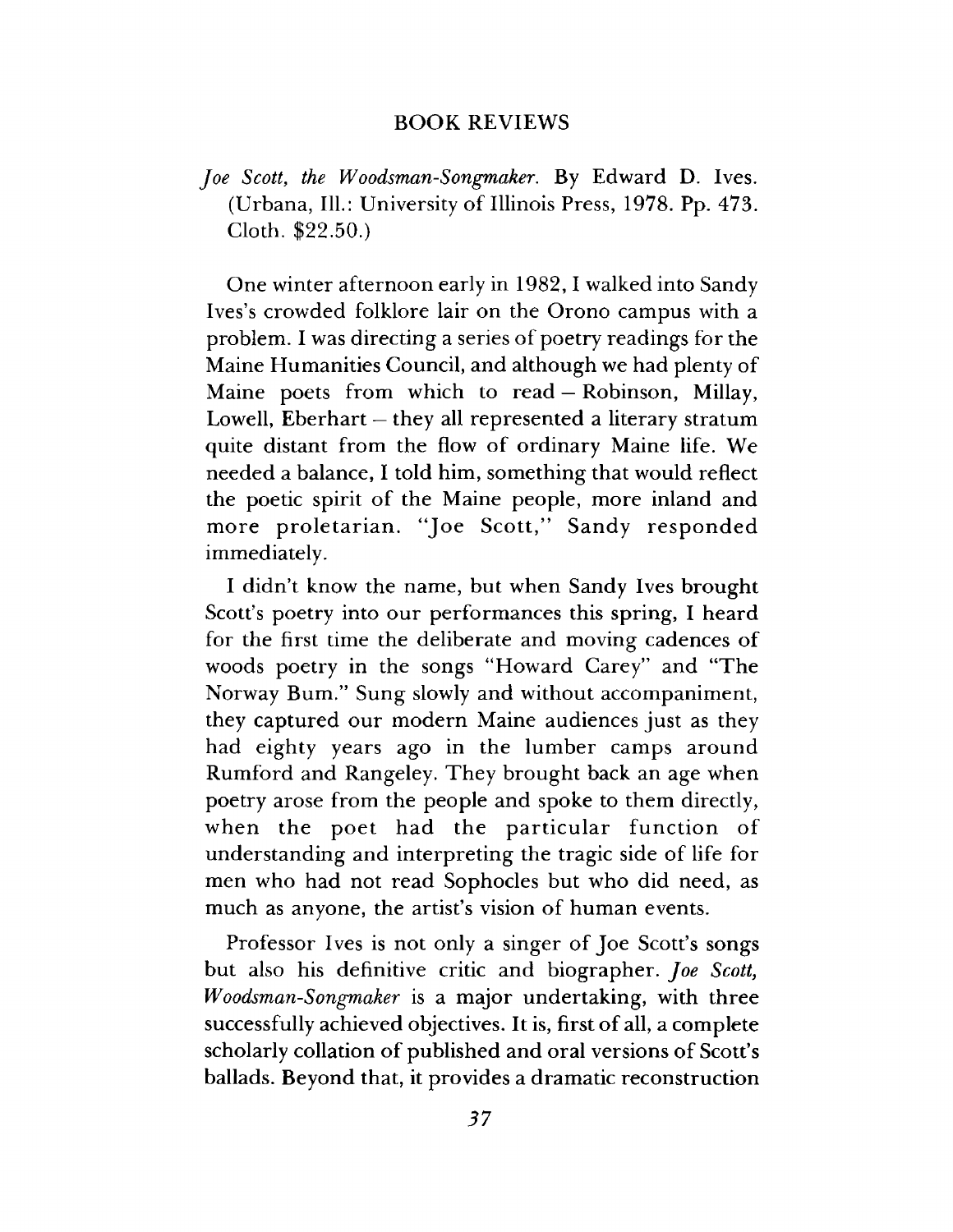of the historical circumstances surrounding each ballad, forming a coherent account of life in the lumber camps and boom towns of western Maine at the turn of the century. Finally, it provides an overview of Scott's life from his start as a typical lumberman from the Maritimes to his flowering as an artist who filled a unique niche in the Maine logging subculture. Ives dispatches the notion that folk ballads must be "anonymous" by reconstructing the image of an individual poet who learned to conceive of life as tragedy and to validate that experience by transmuting it into art, working within the two traditions available to him: the popular sentimental song and the folk ballad. He structures the book to illuminate not only Scott's creative process, but the process of his own scholarship from where he first hears of the poet in a Bangor bar, through nearly twenty years of detective work, which often becomes so impassioned that we feel Ives is retracing some strand of his own being in the person of Joe Scott.

A farmer's son from Lower Woodstock, New Brunswick, Scott began as one of those Canadian workers who filled the vacuum left by the westward migration of Maine men after the panic of 1873. Wandering in the logging centers of western Maine, Joe became a competent woodsman, participating in the expansive pulp operations at the turn of the century. He also lived a traumatic and eventually tragic life. Jilted by his sweetheart, Lizzie Morse, Scott took to the natural consolations of drink and whoring, which resulted in his death from the tertiary stage of syphilis at the Augusta State Hospital in 1918.

The central portion of this book traces Joe Scott's individual ballads from their origins in the rough context of the lumber camps to the finished work and its progress down through the oral tradition. Ives establishes a common basis for classical and popular poetry. By treating Joe Scott as an individual poet, in T.S. Eliot's framework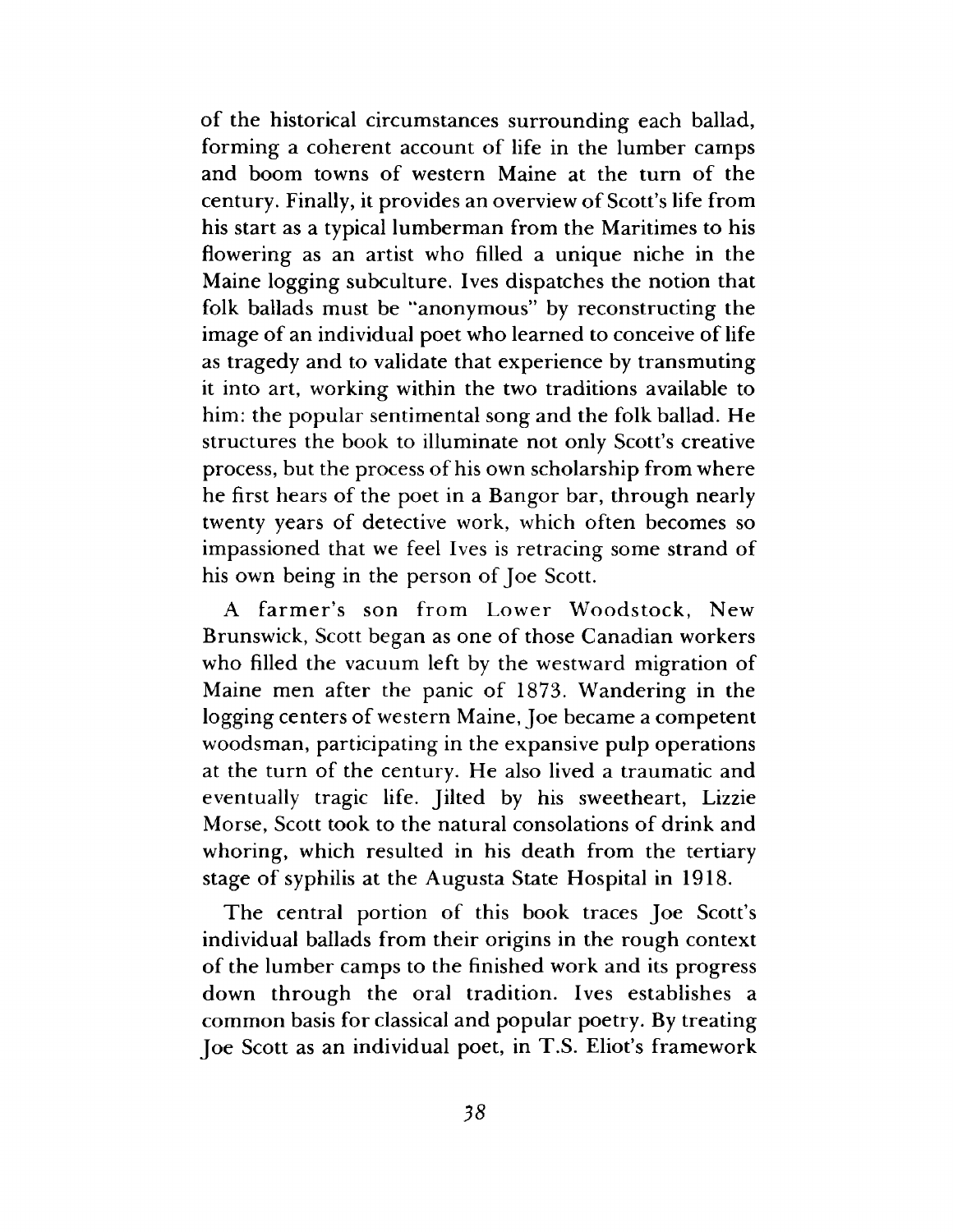of "tradition" and the "individual talent," he deftly bridges a large cultural gap. Whether a poet is composing "The Waste Land" or "Benjamin Deane," the process is the same, a blend of the poet's own experience and the artistic traditions available to him.

For the Maine historian, *Joe Scott* is a mine of information about life in the lumber camps, mill towns, and the farm country of New Brunswick where these men came from. For students of Maine poetry, there is something more, a tradition of poetry not in isolated aesthetic moments but as an organic part of the rugged work life of Maine woodsmen. Now, at a time when poetry threatens itself with alienation from ordinary life, it is a powerful instruction for poets and critics to see poetry woven back into life again. Joe Scott's songs were born in the immediate human events of the lumbering community that was both his subject and his audience. It gave the poet a specific and necessary function in the culture. Like the tribal shaman, Joe's work was to delve into the irrational and inexplicable — death, disease, murder, accident — and to make sense and beauty of it, even in the brawling ambience of the woods.

Two portraits emerge from this book. One is of the poet Joe Scott hammering a hard life into song. The other, even more remarkable, is of the folklorist Sandy Ives searching out every lead, tracing and retracing the routes of Scott's life across the faces of New England and the Maritimes. By the end of the book, with its wonderful image of Joe Scott and William Butler Yeats drinking together in the afterworld, we realize we have seen two forms of the creative process: the poet making aesthetic sense of his life, and the historian making another order of sense by locating these ballads in their time and place. As Ives includes and dramatizes his own investigative process, singer and scholar become one complex figure over the course of the book, as they did for all of us in the audience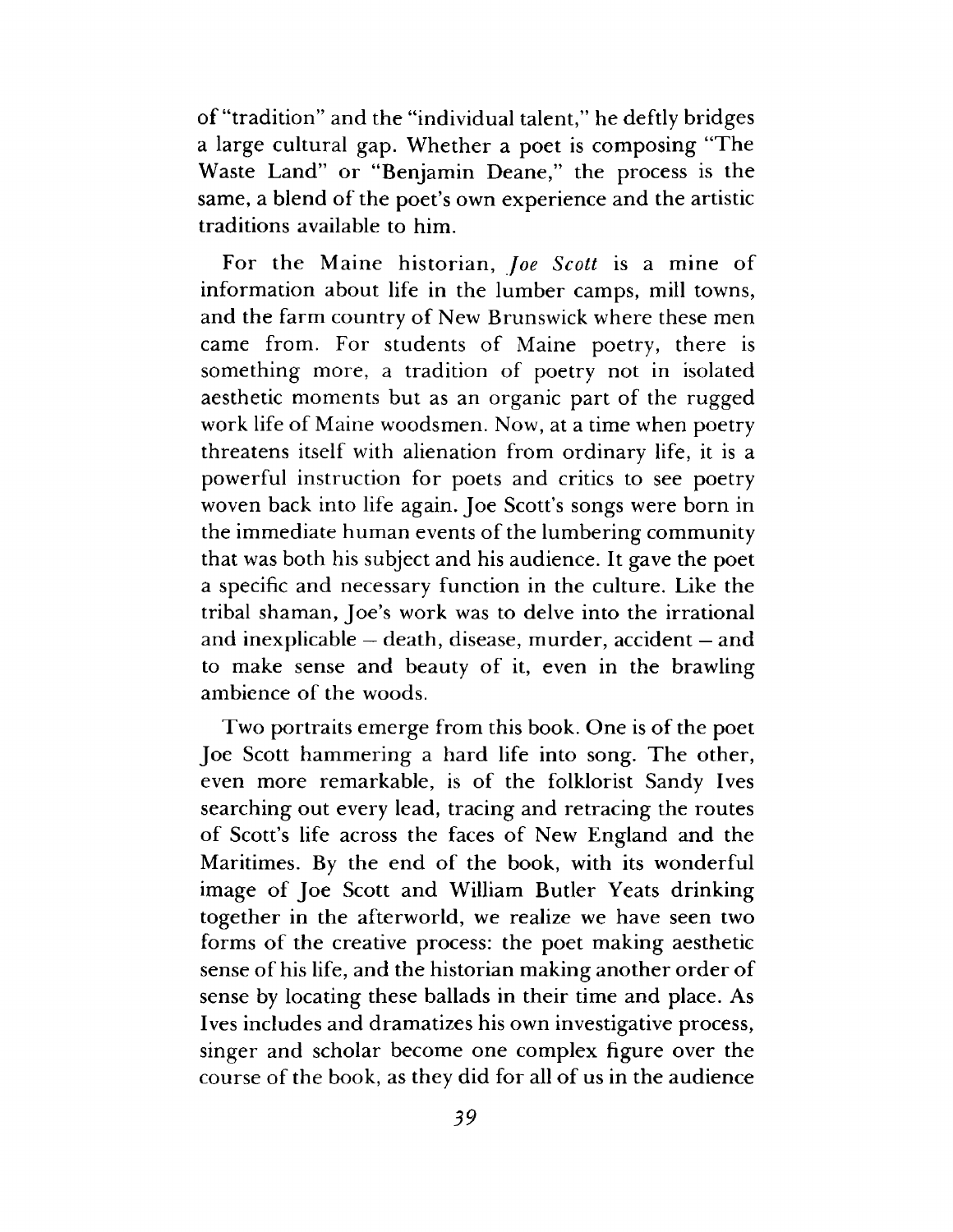this spring when Sandy Ives sang "Howard Carey" in the elegant setting of the Wendell Gilley Museum of Folk Art in Southwest Harbor. It is a sophisticated, thoroughly modern approach to a traditional songmaker and his art. It carries the sense of having recorded something just in time, of having rescued an invaluable subject from obscurity through a joyous and visible labor of research.

> William Carpenter College of the Atlantic

*Legacy of a Lifetime: The Story of Baxter State Park.* By John W. Hakola. (Woolwich, Me.: **tbw** Books, 1981. Pp. xvii, 424. Cloth. \$16.00.)

The Spirit of Pamola, the Storm Bird of Penobscot legend, protected Mount Katahdin and prevented human ascent of the mountain. Indians "feared and revered the mountain," leaving its ascent and exploration to those who entered the territory later, people who held different beliefs.

Perhaps this is a fitting introduction to Dr. John Hakola's history of Baxter State Park, its mountain — Katahdin — and its benefactor, Percival P. Baxter. Written in essay style, *Legacy of a Lifetime* depicts not only the struggle of one man to save for posterity a part of Maine's physical heritage, but it also weaves the story of the drawing mystique of the mountain, a mystique felt by the Indians as well as later European immigrants into the area, both men and women. The reader is immediately caught with the landscape and with the human interaction with it. In many ways, the story of Baxter State Park is a land-use history. Hakola has drawn together a history of the land from native use, through early exploration and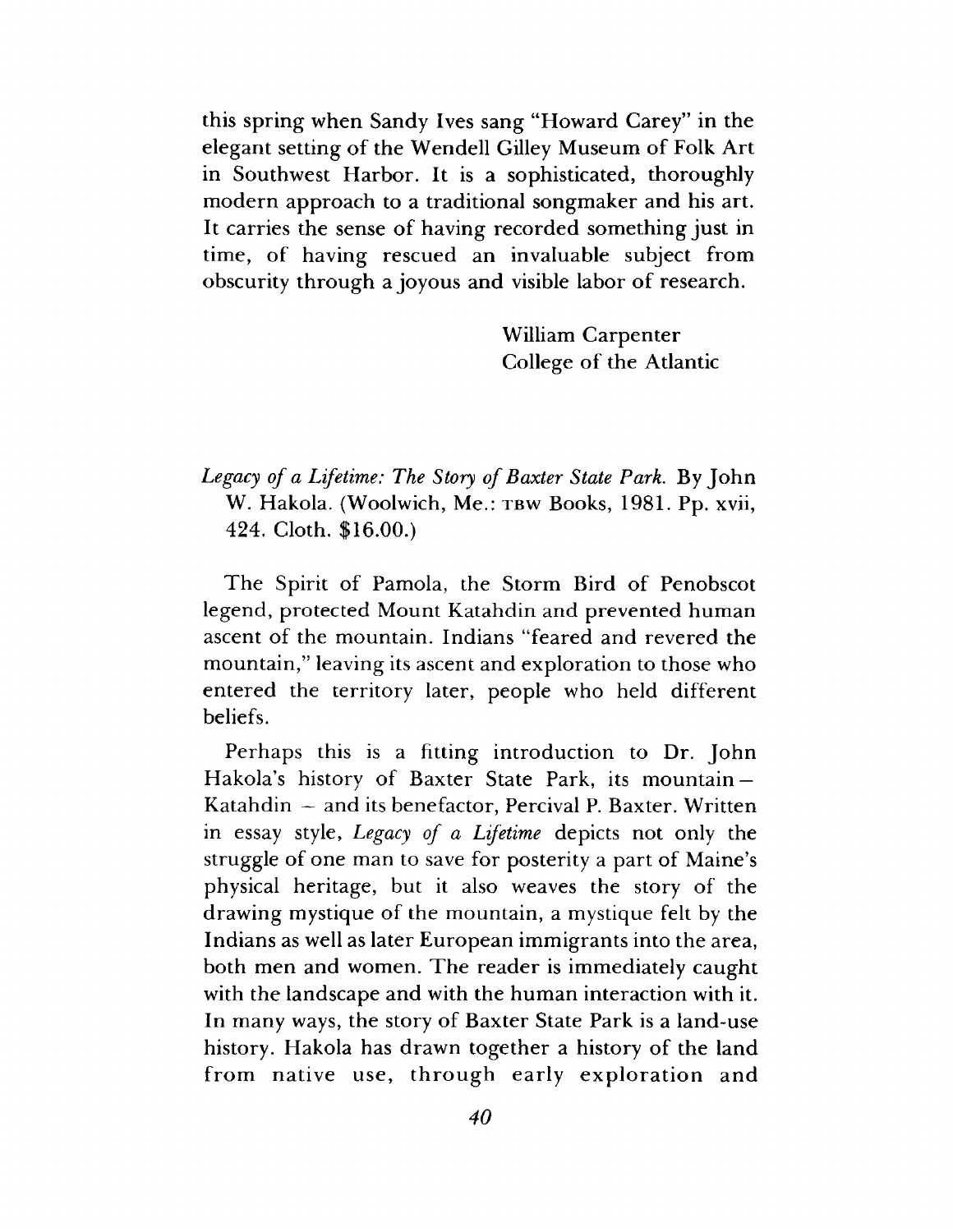ascents, to forestry harvesting, and finally to preservation and management as a park. In this sensitive and thorough treatment of regional history, Hakola draws upon upon extensive primary source materials to construct the significance of this particular piece of land. Mount Katahdin is a special place. It drew the Indians to assign it spiritual significance. It impelled others to discover its mysteries by climbing its peaks and ridges. It so facinated one man that he spent the major portion of his adult years working to protect it and keep it in its natural state for posterity.

Hakola describes the mountain and its influence on the people who saw it and explored its wilderness. He also describes the efforts of the many groups and individuals who worked to preserve the mountain from despoilation. But most particularly, he introduces the reader to Percival P. Baxter, a man in the preservationist mold of John Muir, Aldo Leopold, and the many others who gave of themselves totally to save portions of America's physical heritage.

The move to preserve the area encompassing Mount Katahdin did not occur until population pressures in the area had built up, resulting in increased tourism. At the same time, the paper industry began to consolidate its landholdings. It was then that efforts to preserve natural areas within Maine for public use began. During the last years of the nineteenth century, numerous people had seen the value of Mount Katahdin to Maine's history and heritage and had tried to save it from encroaching civilization and resource exploitation. The Maine Hotel Proprietors' Association, the Sportsmen's Fish and Game Association, and especially, the State Federation of Women's Clubs, all had attempted to preserve the mountain for public use, but in vain. Percival Baxter picked up on his predecessors efforts, worked with them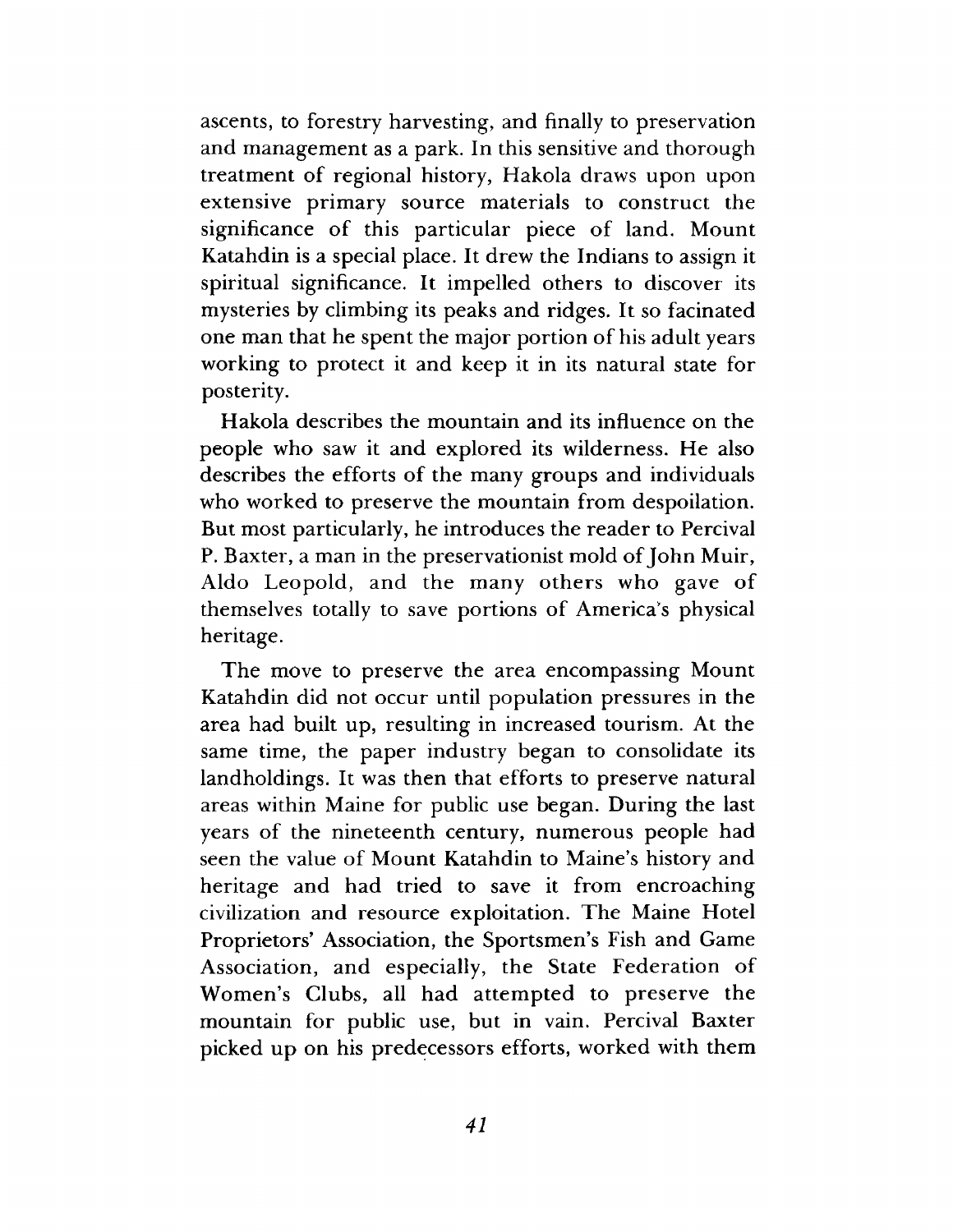and others, and, as Hakola notes, "with dogged persistence, he succeeded where others had failed."

Baxter had seen the despoilation of much of Maine's land, areas which had once belonged to the state had been burned over and repeatedly harvested for timber. They were denuded, unproductive forest lands. He saw this happen in the areas surrounding Maine's landmark, Mount Katahdin, and after a 1920 visit to the mountain, became committed to its preservation. As state senator and then as governor, Baxter used all his political power to have such land repurchased by the state and set aside as park land to be preserved in its natural wild state, "forever." Yet he encountered intense political opposition from corporate enterprise and from waterpower interests. Baxter did not succeed until after he had suffered blows to his prestige and had been forced to accommodate lesser political realities. It was only through his private philanthropy that the land was preserved as a park. Baxter bought the land himself and gave it to the state. He soon found out, however, that establishment as a park was not enough to preserve a wilderness environment. Until his death in 1969, both he and park managers confronted the management problems that parks and their supporters face today — differing beliefs in appropriate use of park lands, road access, snowmobiles, motorbikes — all aspects of the problem of providing a park for public use while at the same time preserving the wilderness environment.

In discussing these issues, Hakola has also written the story of the evolution of conservationist and wilderness philosophies within one man and within a state park system. At the same time, he has provided a case study in the evolution of the conservation movement within the United States. The effort to establish Mount Katahdin as a park is a vivid example of progressivism and early twentieth-century conservation movement. Hakola's analysis presents sophisticated application of obviously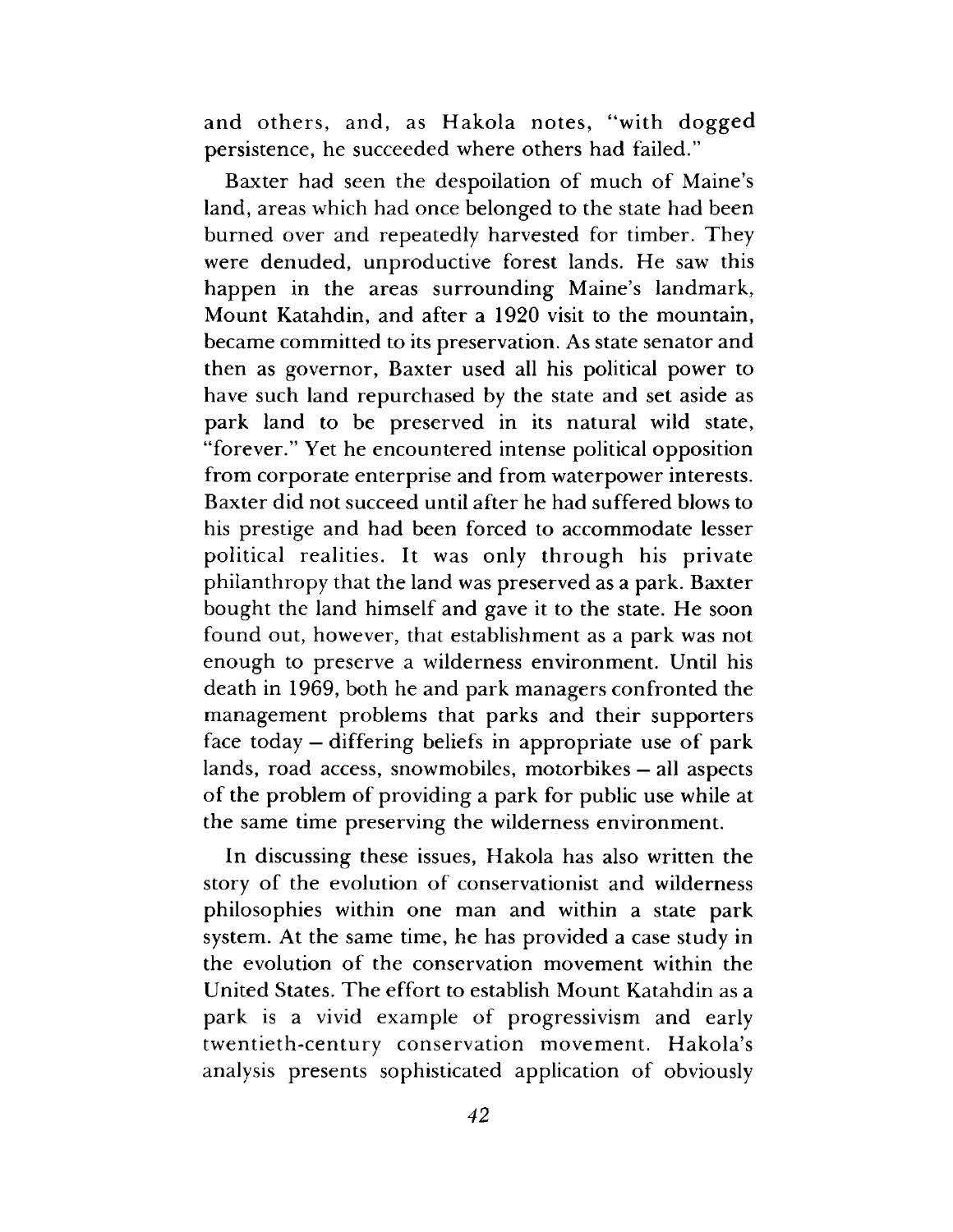exhaustive research. By tying the story of Baxter State Park to both Maine history and American environmental history, Hakola has presented a well-written story of a man and an event long deserving national attention.

> Sue Ellen Liljeblad University of California Santa Barbara

*General William King: Merchant*, *Shipbuilder*, *and Maine's First Governor*. By Marion Jaques Smith. (Camden, Me.: Down East Books, 1980. Pp. v, 182. Cloth. \$11.95.)

More than a century and a half has passed since Maine became a state, and it has taken that long for the biography of one of the crucial figures in the movement for statehood to appear. For this we are indebted to Marion Jaques Smith, who has spent a number of years in research in order to give substance to the shadowy figure of the state's first governor. This biography is clearly a "labor of love" and should prove enjoyable for readers curious about what it was like to live in Maine during the early years. The book presents a concise narrative of the rise and decline of William King's careers as merchant, shipper, land speculator, politician, and general; the author's text is frequently enriched by extended quotations from letters and the recollections of contemporaries.

Born in Scarborough in 1768, the son of Richard King, a prominent merchant and landowner, William was educated at Phillips Academy in Andover. The family apparently decided that the young man should be directed to a mercantile career, unlike his more famous half-brother Rufus King, the lawyer-politician, member of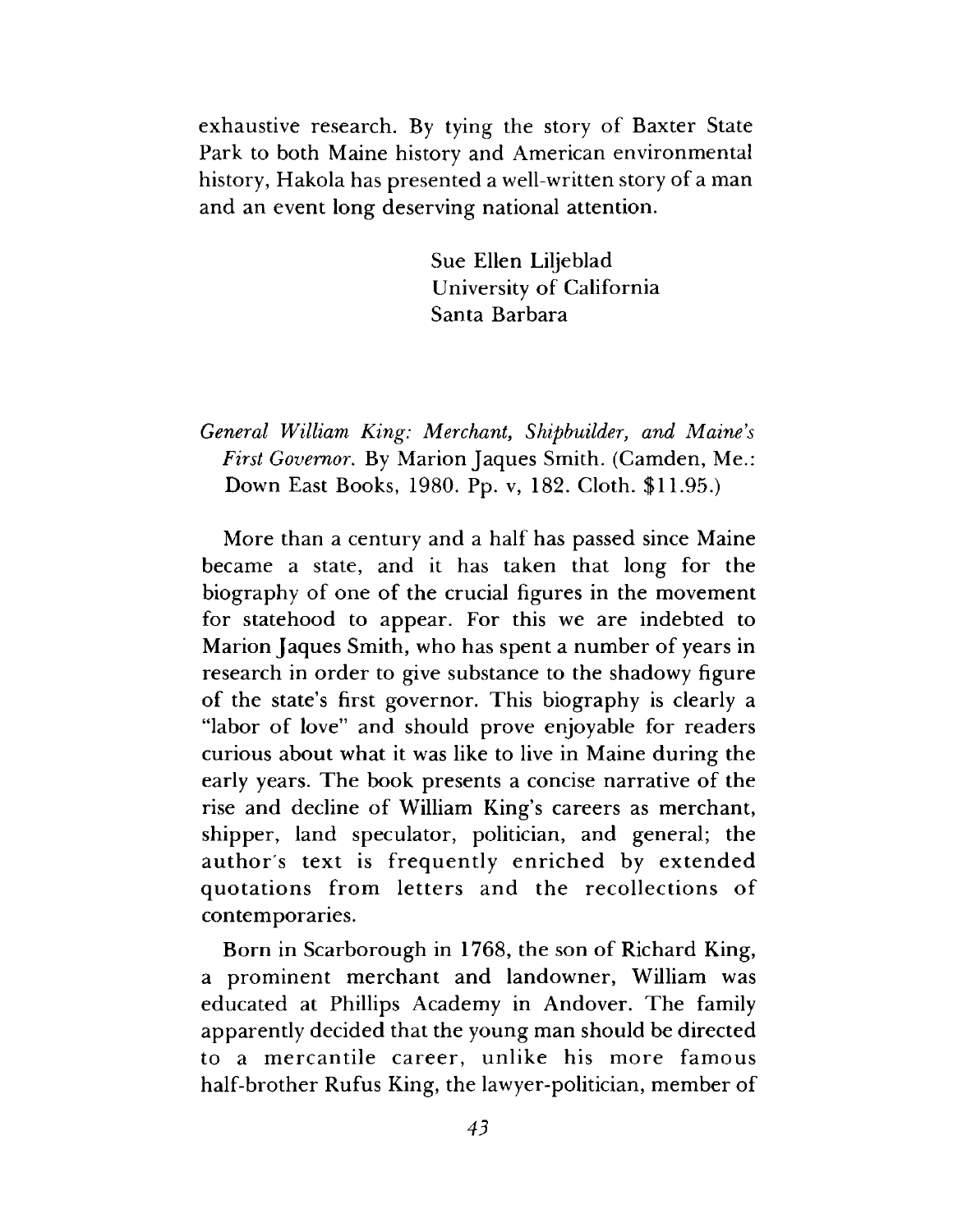the Constitutional Convention, and first senator from the state of New York. As a result, William King did not attend Harvard College but, while still in his early twenties, opened a general store in Topsham. He quickly entered the lumber trade, began speculating in land, and within a decade extended his activities to Bath and Wiscasset. Before long he entered in the West Indies trade, joined with others in organizing several banks, moved to Bath, and married Ann Frazier, the sister of a Boston merchant associate. The next decades were marked by little but a sequence of successes. His political career was launched with his election to the Massachusetts General Court. He quickly secured the attention of New England Jeffersonians when he abandoned the Federalist faction, and he soon emerged as a leader in the movement to separate Maine from Massachusetts. As Anglo-American tensions grew, he was appointed major general for the District of Maine, responsible for frontier defense. Even though he had no military experience, King appears to have carried out his duties during the War of 1812 as well as could be expected and certainly better than the majority of similarly selected generals in other states. His political career peaked in the years immediately after the war. He presided over the 1819 state constitutional convention and was elected the first governor in 1820, an office he gave up when President Monroe appointed him a commissioner to carry out the provisions of the Adams-Onis (Florida) Treaty in 1821.

William King's importance as one of the handful of entrepreneurial leaders during this formative period is clearly shown in the book. What emerges is the portrait of one of those dynamic men who combined a republican ideology and public life with personal economic interests and social aspirations. The idea of "conflict of interest" never crossed his mind or those of his contemporaries. The histories of the new western states abound with men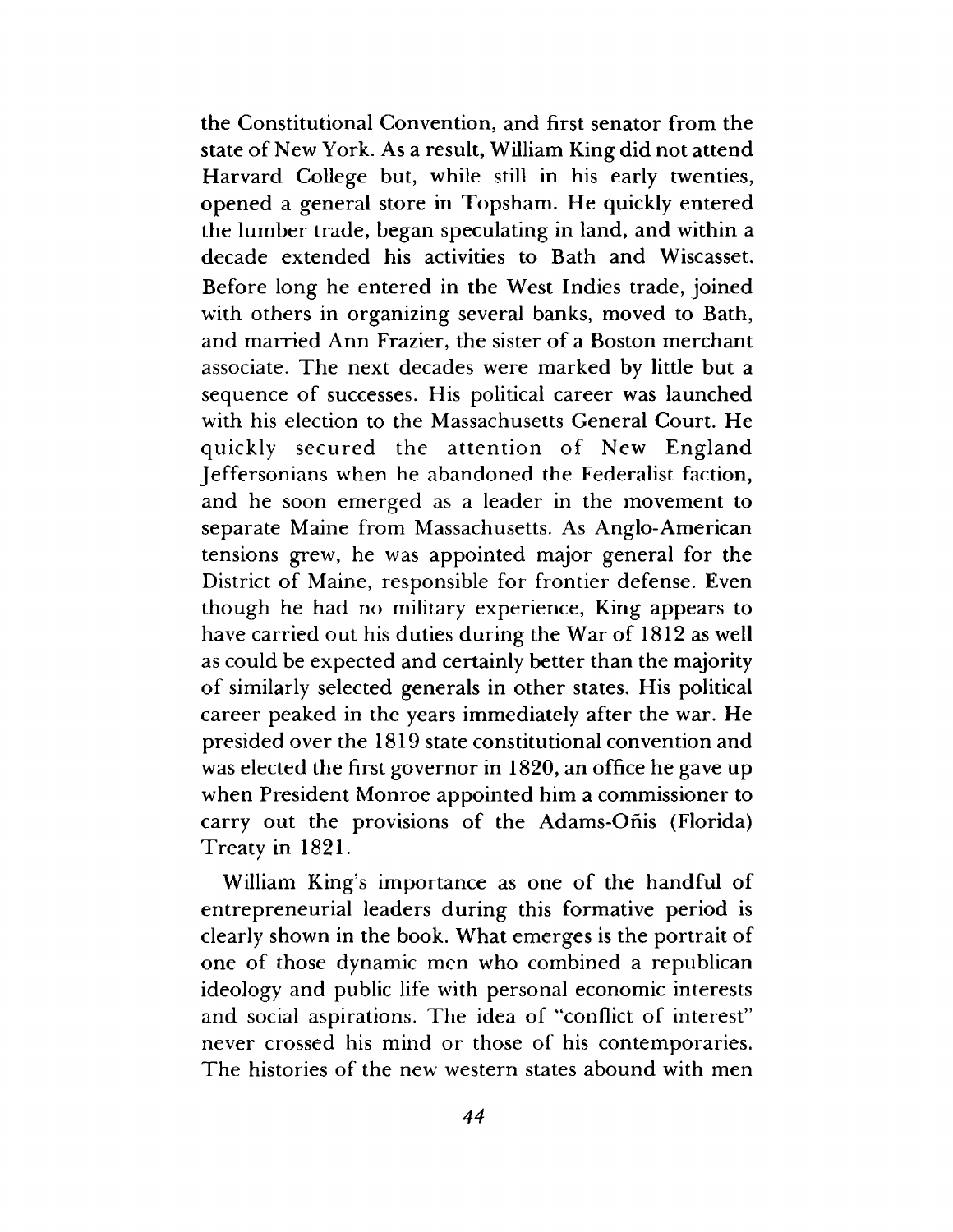of this character. However, Ms. Smith also gives us a picture not only of a shrewd and frugal businessman but a rather hard, often miserly employer who never spent more than was necessary to keep his ships afloat and barely manned. King also appears to have been a parsimonious husband who provided his wife with a fine mansion in Bath but kept her there, thus avoiding the expense of having her join him during his extended periods in Boston, New York, and Washington.

By the 1830s William King's influence and wealth declined. After supporting Crawford for president in the election of 1824, he presumably remained a loyal party man, receiving the very lucrative post of customs collector at Bath from Andrew Jackson in 1829. King, however, broke with the administration and ran unsuccessfully for governor as a Whig in 1834. His land speculations also turned out badly. Plans to develop a settlement at Kingfield failed. Other ventures fell short of expectations. Age was taking its toll and competitors were proving more enterprising. King's last years were marked by public respect but little power.

Perhaps because of its brevity, this biography of King is in some ways disappointing. Ms. Smith does not analyze him as a "representative man" of his age nor does she provide a richly detailed "life and times" account that would, at long last, clarify the murky politics of the age and the business practices that brought Maine's economic structure into being. She also takes a rather charitable view of King's trading with the enemy during the War of 1812. Granting that economic pressures were great, nevertheless, for a leader of the administration party in Maine and the general responsible for its defense, this was questionable behavior. There are also some factual errors that should be corrected in another printing. To balance this there is a fine selection of illustrations, a useful list of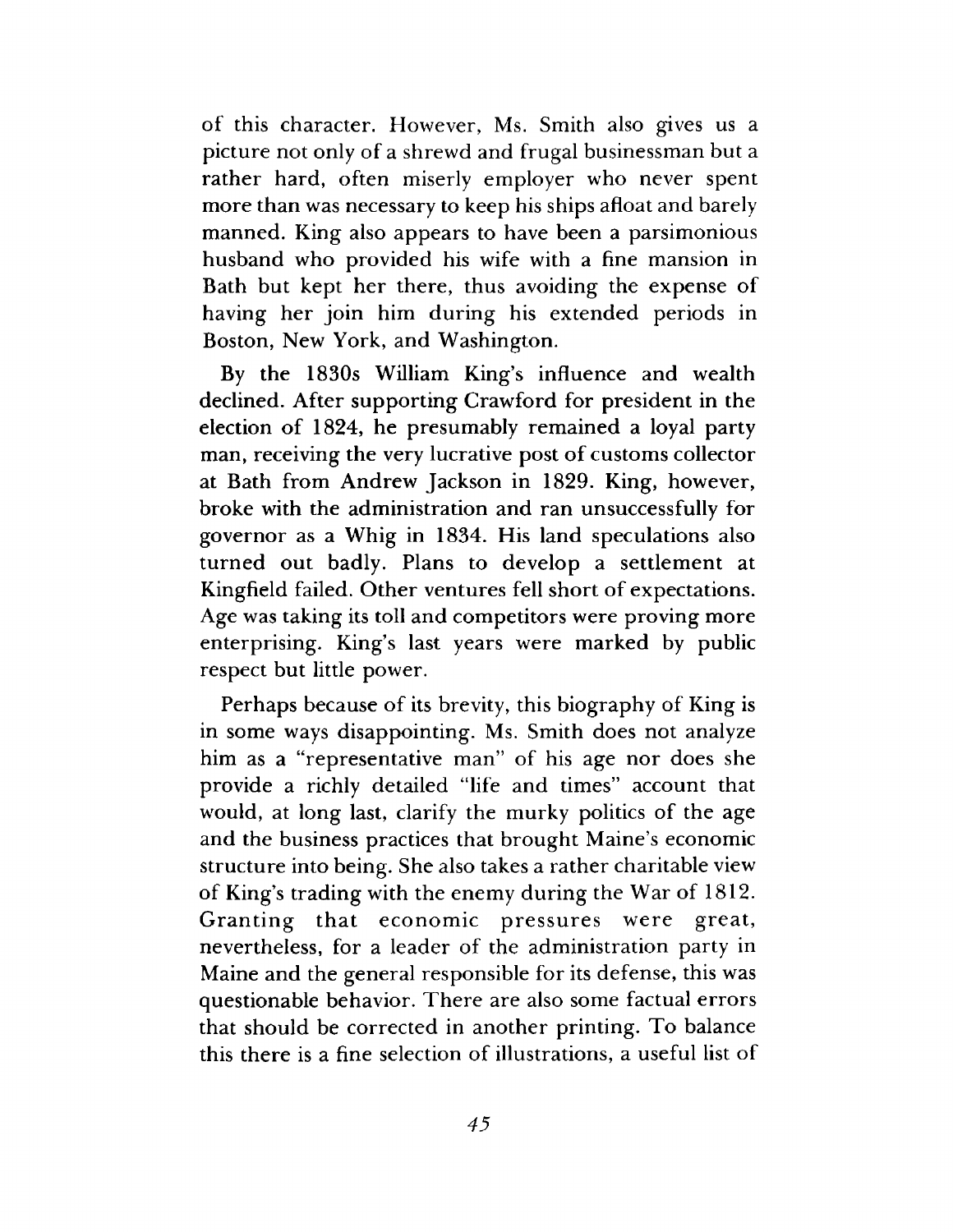King's ships (when known) and their fate, and ample genealogical material on King's family.

> Ernest P. Muller Bates College

*Picture History of New England Passenger Vessels*. By W. Bartlett Cram. (Hampden Highlands, Me.: Burntcoat Corp., 1980. Pp.x, 414. Cloth. \$35.00.)

This is a visual feast for steamship lovers. Each page has a large black-and-white photograph of a steamer and below it is a brief history of the vessel, its registry number and vital statistics. The organization is by routes, and the author has chosen, for admittedly sentimental reasons, to start with the down-east lines of Eastern Steamship and its predecessors and connectors. The work covers large and small: the long "outside" lines such as the Yarmouth line or the Merchants and Miners company and some of the harbor lines such as Casco Bay. Maine readers will enjoy the thorough coverage of the island routes — Vinalhaven, Swan's Island, Boothbay and Passamaquoddy services.

The time period is roughly between the Civil War and World War II, when coastal cities were connected by fleets of passenger steamers, which, if slower than trains, were more comfortable and cheaper. On some routes, like those to Maine and the Maritimes, they even competed in speed due to the convolutions of the northeast coast. There were also the short lines, feeders like those between Mt. Desert Island and the mainland, harbor excursions, and ferry services. Seeing these pictures of a transportation world gone by, I cannot but wonder if the trade-off for speed which has given us the bus and the jet plane has been worth it. I think not.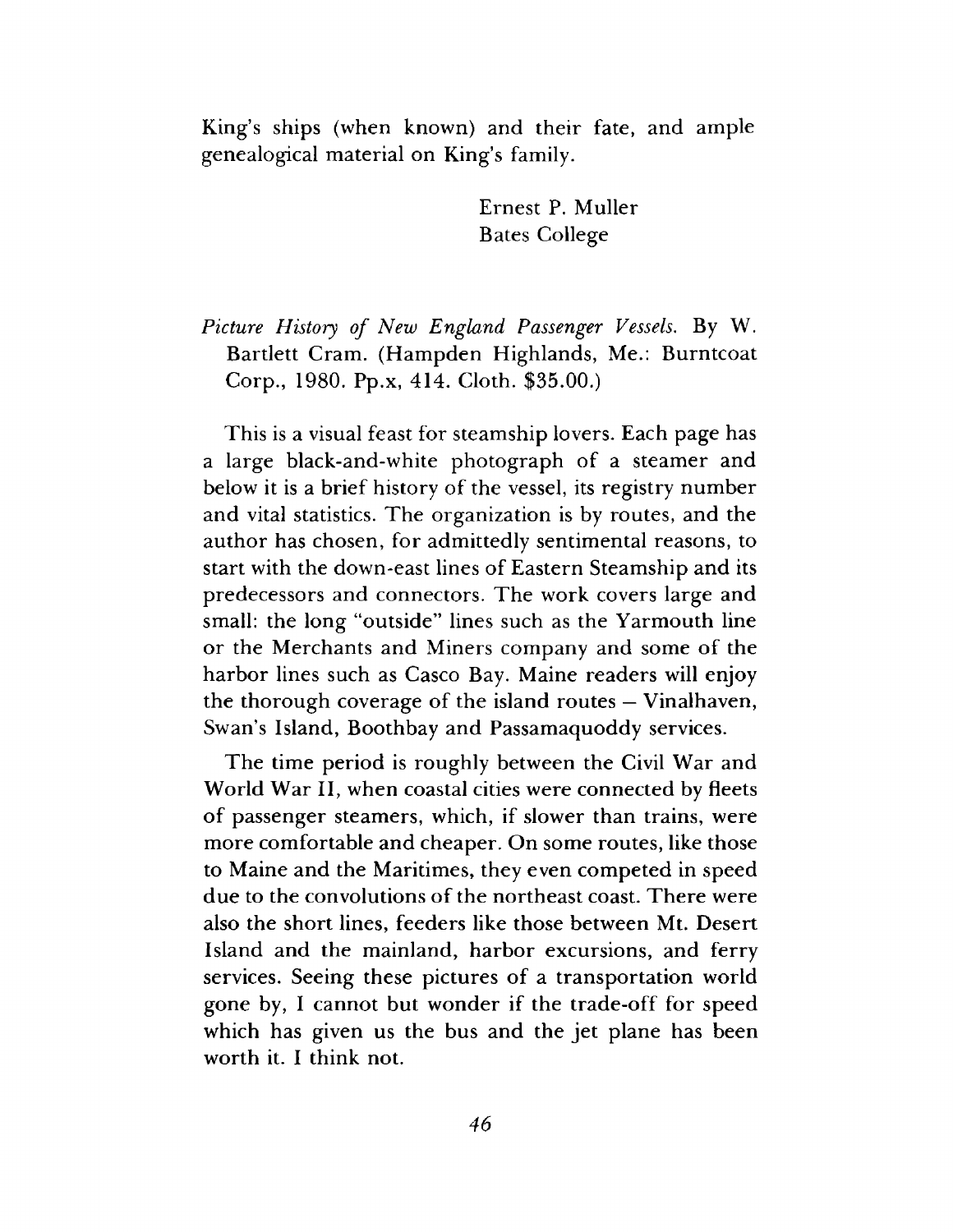Those of us of a certain age, who grew up near the New England shore, will thumb the pages immediately to the boats we rode. I found the *Steel Pier* of Provincetown Line, my first steamship experience at the age of six. *Steel Pier*, Cram tells us, started life as Henry Flagler's yacht. Then I found the last generation of Nantasket steamers, *Nantasket*, *Allerton,* and *Francis Scott Key*. These white boats were sixty years old when I rode them as a lad, hugging the rail of the top deck for a view of Nix's Mate and the ships in the outer harbor. The day might have been hot enough for short pants, but one brought a sweatshirt against the cool sea breeze. Best of all was the return trip on the night boat up the harbor to the lights of Boston.

The book has pleasing maps of the routes and a little history at the beginning of each chapter. Cram has omitted the Fall River Line in deference to the works of Roger Williams McAdams, but, given the already prodigious inclusiveness of this book, who will complain?

A fascination for me is the eerie quality of clear old photos. If you look long enough you can almost smell the salt breeze, almost feel the throb of the cylinders under the deck. From the rail of the ill-fated *Portland*, people peer out at us from the past, but they give no hint that the *Portland* and all aboard would be lost on a cold winter night.

This book will delight steamship enthusiasts and those interested in New England's maritime past.

> Arthur L. Johnson State University College Potsdam, New York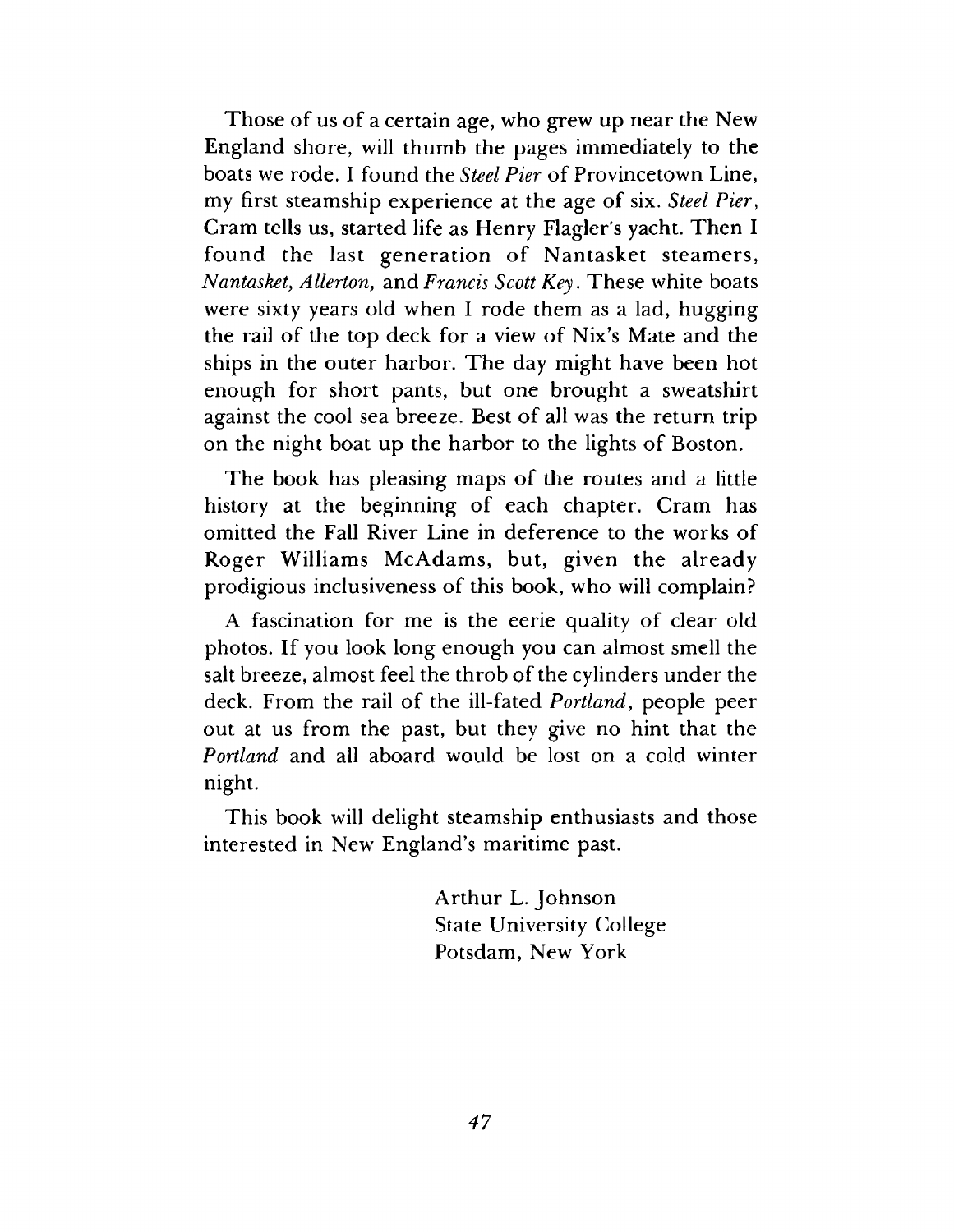### *Colonial Massachusetts: A History.* By Benjamin W. Labaree. (Millwood, N. Y.: KTO Press, 1979. Pp. xvii, 349. Cloth. \$25.00.)

Historians are plagued by two contrasting problems. Some, like those who seek to investigate areas of the colonial South, have relatively little material to work with. Others, especially those interested in the colonial North, are overwhelmed by sources. More than any other author for this *History of the American Colonies* series, Benjamin Labaree faced the second problem in writing about Massachusetts. The literature describing America's second oldest colony, one well populated and politically sophisticated, is vast. Not only did educated, literate settlers leave diaries and correspondence, not only have government documents survived, but professional historians, dominated for years by those who were New England born or educated, and amateurs as well, have written thousands of books and articles dealing with almost all imaginable topics in constitutional, political, intellectual, religious, economic, and social history. There are biographies and family histories, demographic and town studies. One scholar not too long ago highlighted the abundance of material by pointing out that there would soon be one town history for every forty or fifty adult males in Massachusetts in 1660. But despite these readily available materials, perhaps for a while because of them, there has been no survey of colonial and Revolutionary Massachusetts since the last volume of Thomas Hutchinson's *History* appeared posthumously in 1828. In one sense, Professor Labaree could not go far wrong. Readers would be grateful for any summation of the secondary material, some of which Labaree himself had written. In another sense, he was doomed to disappoint people in his emphasis, in what he left out, in not highlighting the findings of their own favorite secondary accounts.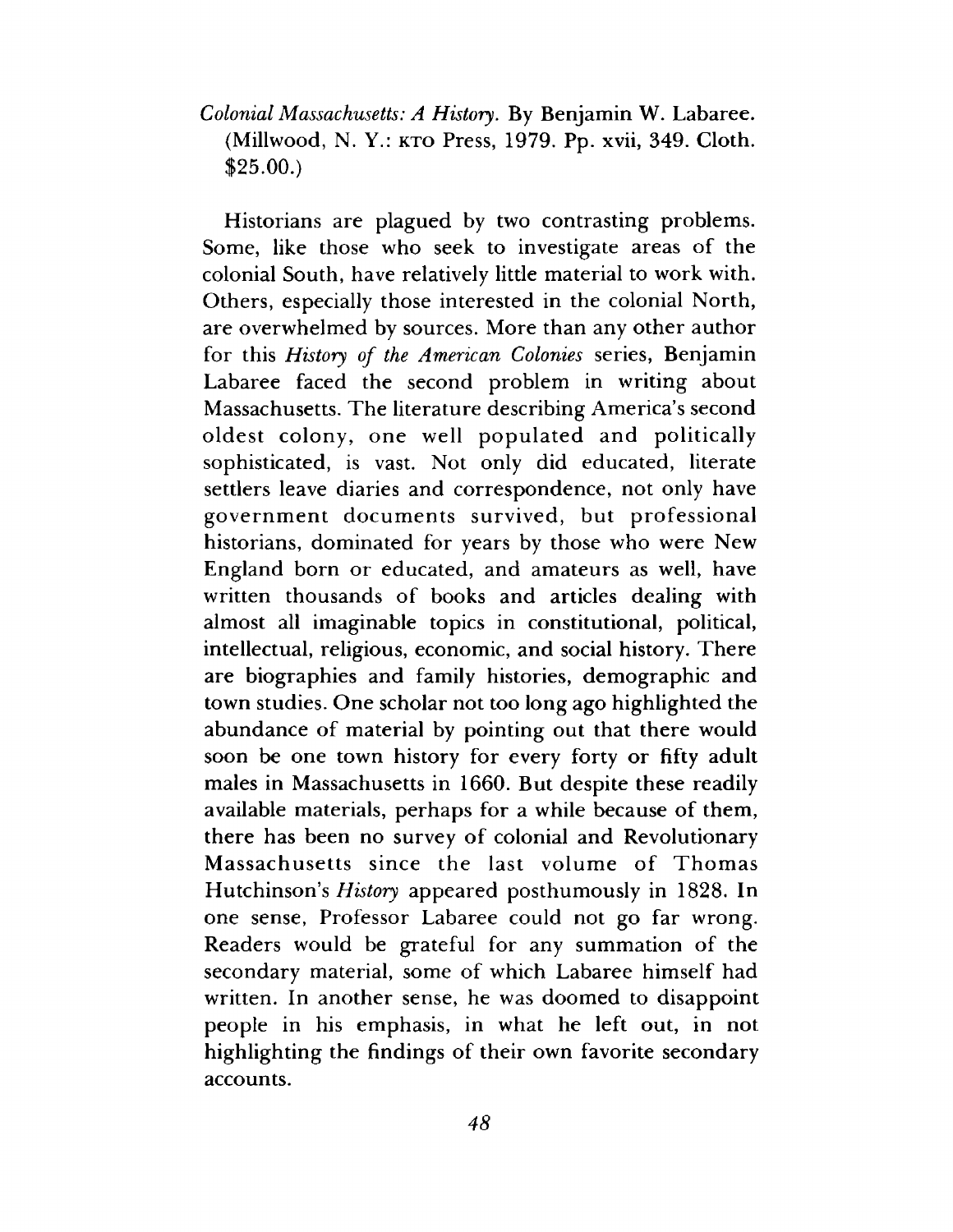The disappointed should be few. *Colonial Massachusetts* is a superb one volume history, and few other historians could have written it. It should be the first place students look for information and bibliography on any topic, and the first place they look to put particular events in a larger historical context. The details are fascinating, memorable, and always to the point: an acre of land could produce eighteen bushels of corn or eight of wheat, although wheat was largely given up before 1700, because of the plant disease, blast; early settlers lived in dugouts, wigwams, and daub and wattle cabins; Nathaniel Ames began issuing an almanac in 1725, eight years before the appearance of Franklin's *Poor Richard*, and at its height of popularity it sold 60,000 copies a year.

Two devices are used to especially good effect. Each chapter opens and generally closes by focusing on one individual whose career or life experience illustrates or is affected by the events described in the chapter. Massasoit, John Winthrop, Samuel Sewall, and Jonathan Edwards are among the well-known people used, Edmund Rice and Ebenezer Mackintosh probably the least known to the general public. In the last three pages of the book, all the people who introduce chapters reappear. Just as interesting is Labaree's use of developments in many different towns to demonstrate change within Massachusetts. For the establishment of a church, Dedham is selected. Eight to ten men drew up propositions binding themselves to God by a covenant. Onlv six of them qualified for church membership, but bv the end of the first decade three-fourths of the town's families had at least one church member. For conflicts within the towns, Sudburv is used. Conservative proprietors, wanting to divide the land to favor those already well established, were opposed by another group wishing to carve it up in equal portions. The dispute was so heated that manv people boycotted church services because the pastor sided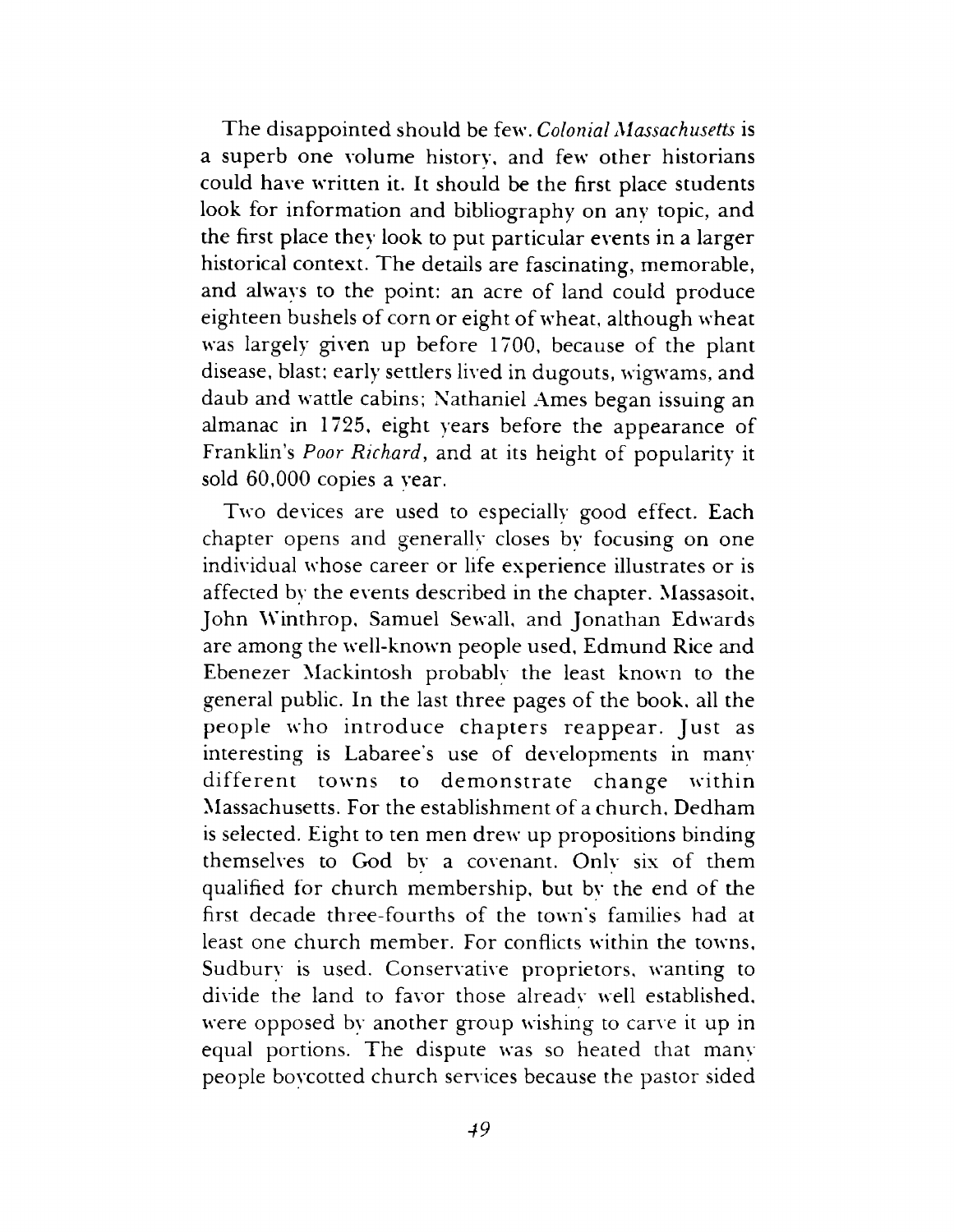with the old guard. For town divisions, Newbury, from which Newburyport emerged, is used. For the early formation of town government, Dorchester is introduced.

What emerges in the end is a picture of a colony that grows and changes steadily, never giving up the goals of the first generation but adapting them to serve new people and new interests. Massachusetts changes by expanding and through growing sophistication. In 1695 there were 83 towns in Massachusetts, all but 20 within a day's travel of Boston. By 1765 there were 186 towns. But that growth did not represent only movement into entirely new territory, for two-thirds of the towns formed after 1700 were subdivisions of existing ones. Dedham became six towns. The economy was diversifying. In Andover, sixty third-generation men followed fourteen different occupations in addition to farming. Farming and fishing communities on the coast became seaports. With it all, the religious emphasis of the early Puritans had to change. It had begun early with William Pynchon, "a different kind of Puritan from John Winthrop and Richard Mather" (p. 84). Pynchon moved up the Connecticut River, came to dominate the fur trade, and began marketing farmers' crops. In 1652 he produced a tract calling for greater understanding of the role of men of trade, but it was publicly burned. Labaree shows the change, too, in the growing secularization of literature, a greater interest in mankind and this world.

As all students know, Massachusetts began with an independent government. Labaree clearly describes the growing involvement of England, the Navigation Acts, the Dominion of New England, and the new Massachusetts charter of 1691. But he notes, too, that while the colony often yielded to English pressures, it did not give up its commitment to self-rule, even in the seventeenth century rejecting some British legislation with the argument that Massachusetts was not represented in Parliament. *Colonial*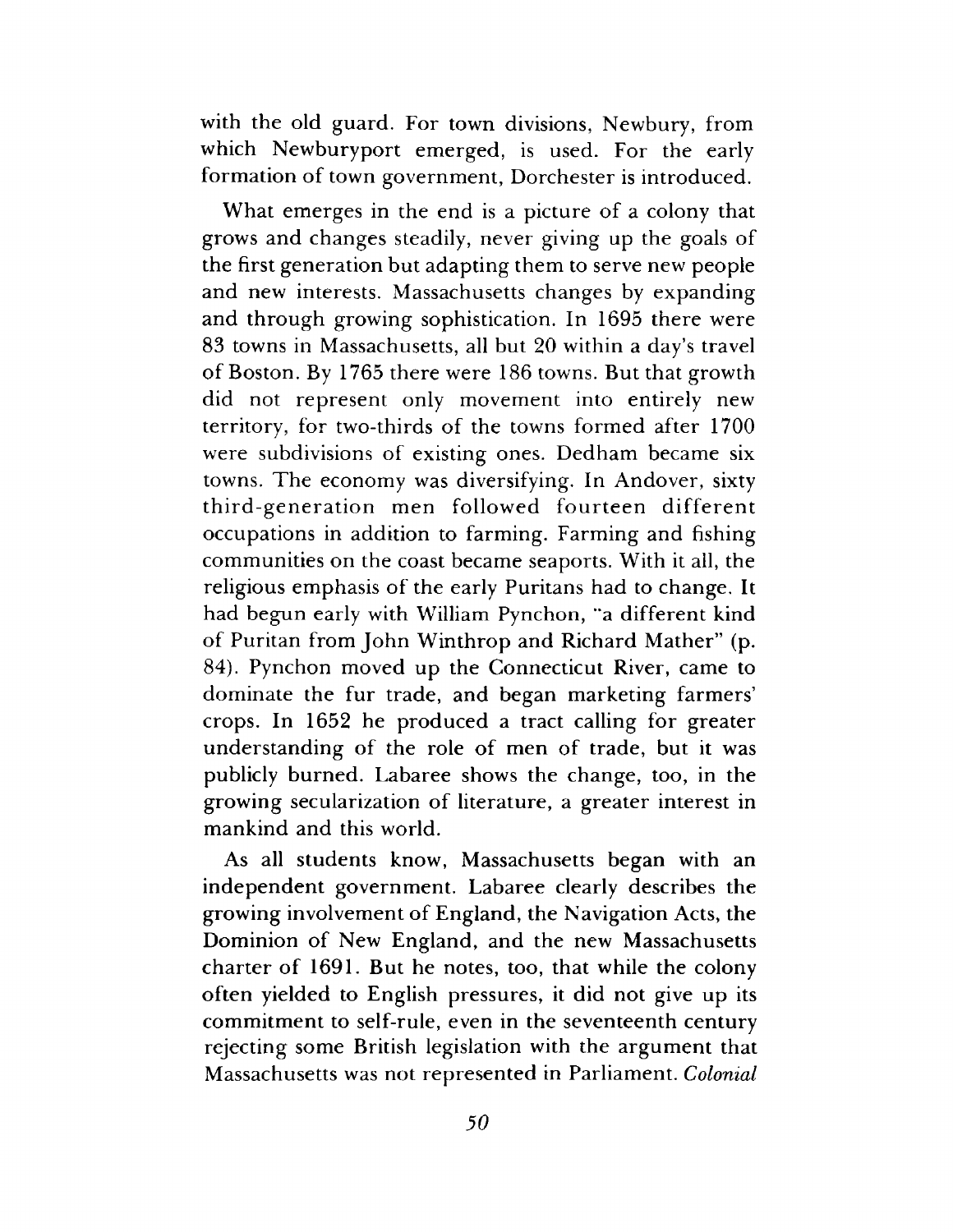*Massachusetts* closes with a clear and succinct account of the Massachusetts Constitution of 1780. "Throughout the document ran the most important theme of all — the principle of self-government" (p. 313).

No book is without flaws, and this one, however good, is no exception. One could have been avoided easily. The two seventeenth-century maps are quaint, but difficult to read and inadequate. Modern maps locating Indians, eighteenth-century settlements, and perhaps showing the density of population should have been included. Other problems are more serious. Women are conspicuously absent. Not one female is used to open a chapter. Anne Hutchinson would have been a logical choice. And those people who think that there is no problem in the use of "man" to stand for all people might learn from the distortion which creeps into readers' minds and sometimes on to the author's page: "Puritans accepted the Biblical evidence of man's fall from grace...and any one of them... recognized that despite all effort his own life left a continuing trail of sinful actions and attitudes. No doubt some men led more exemplary lives than others, but neither good deeds nor devout stances could offset an individual's burden of sin" (p. 67). Would anyone really know that women needed to be concerned about salvation?

Indians and the lower class are also slighted. In the Wessagusett incident in 1623, Labaree writes, "the Pilgrims reluctantly decided to attack the [Massachusetts] tribe's leaders" (p. 37). Not all readers will know they were ambushed and massacred. Nor does Labaree quite do justice to the Indian's side in King Philip's War. He fails to mention that Plymouth had hanged several of Philip's Indians before the onset of the war, and he does not discuss the rivalry among the New England colonies and the desire for more land that surely played a part in the